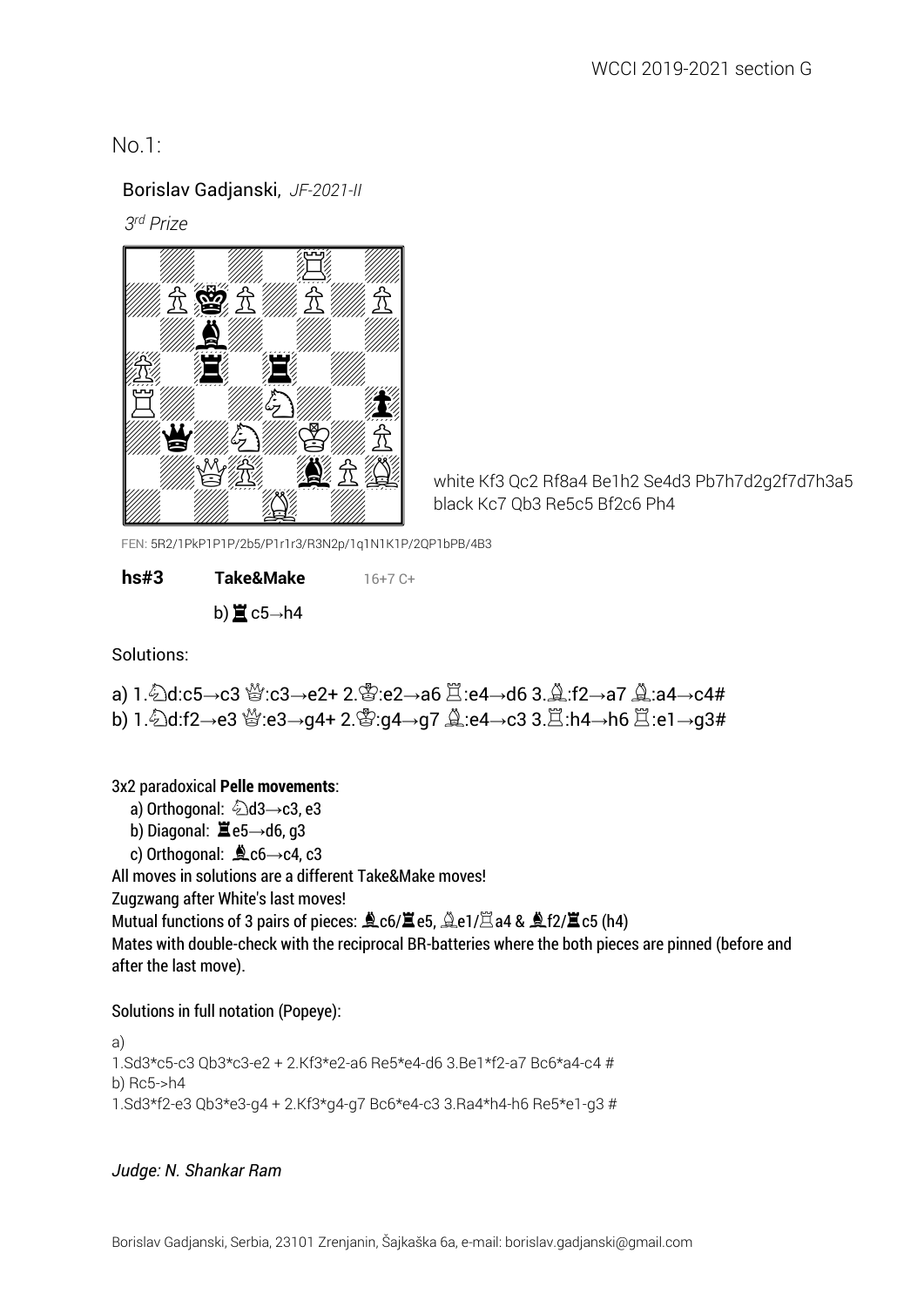BUL Lion: Moves like a Lion

white Ka1 Sa7 Pc2e2 BLih1

cannot).

 $|\mathbb{R}|$   $\mathbb{R}$  = BUL Lion

black Ka8 Sd3 BLie1

((0,1)+(1,1)Prolonged Hopper), but the hurdle must also make a non-capturing Lion move (the move is impossible if it

# No.2

#### Borislav Gadjanski, *Danka Petkova – 100 MT Section C, 2020-2021*

1st Prize



FEN: k7/N7/8/8/8/3n4/2P1P3/K3(q1)2(Q1)

 **hs#3 2 sols** 5+3 C+

Solutions:

- I) 1.BLih1-c1 (BLie1→b1) BLib1-d1(BLic1→e1) 2.BLie1-e8 ( $\angle$ f2→a6) BLid1-d4 ( $\angle$ d3→b1) 3. $\angle$ c8 +  $\angle$ c3#
- II) 1.BLih1-d1 (BLie1→c1) BLic1-c5 ( $\hat{\mathbb{Z}}$ c2→f2) 2. $\hat{\mathbb{Z}}$ c6 BLic5-g1 ( $\hat{\mathbb{Z}}$ f2→c2)  $3.BLid1-f3 ( $\hat{\mathbb{Z}}e2 \rightarrow b2$ ) +  $\hat{\mathbb{Z}}c1#$$

Reciprocal orthogonal-diagonal creation of white and black BLI+S Anti-battery. 8 x Bul effects. Four Anti-batteries. Model mates. No Capturing



Positions after the check in the last white's move

### *Judge: Petko A. Petkov*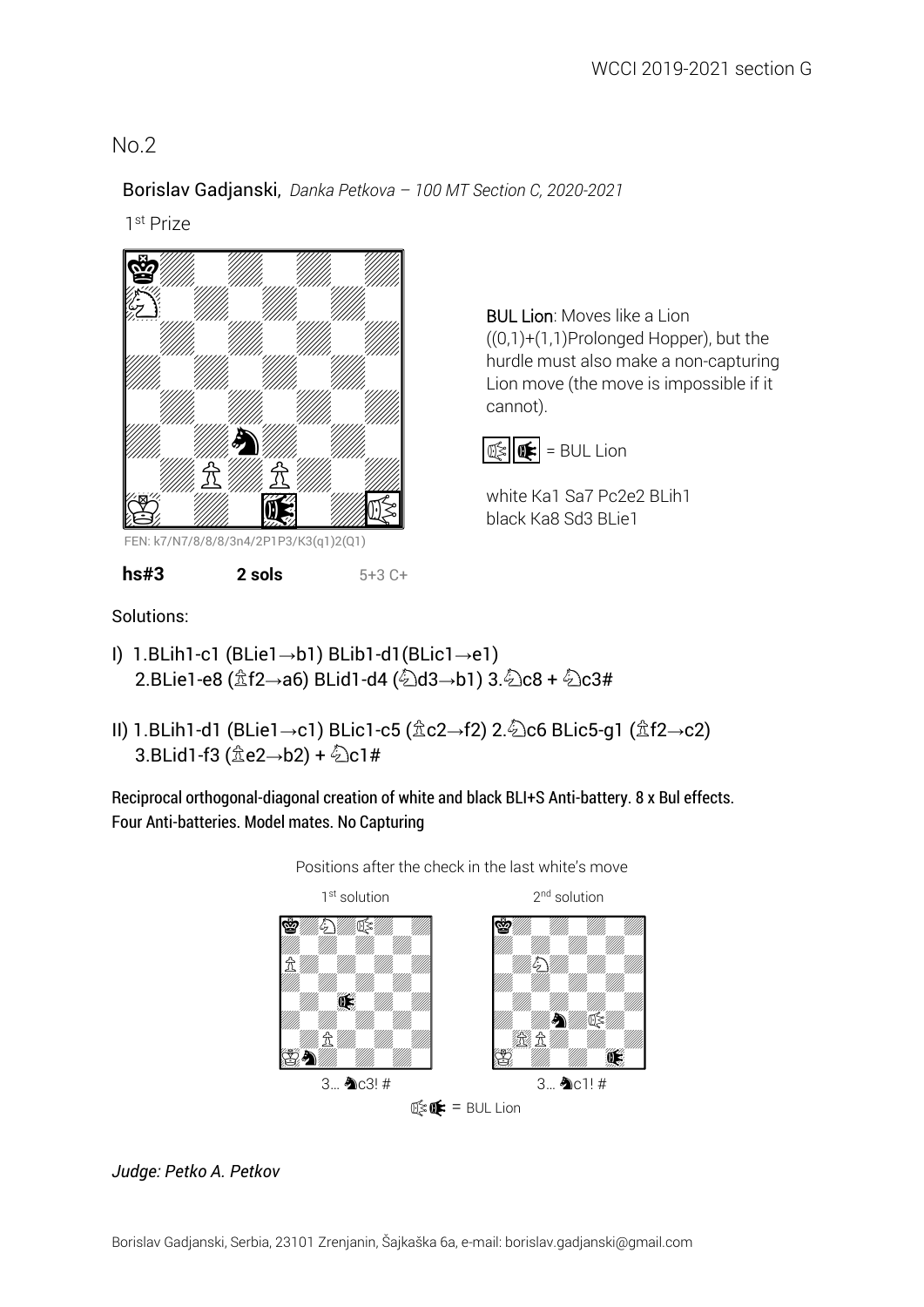### Borislav Gadjanski, *JF-2020-I*

 *No. 1500 (Award not available)*



h2, b1, b2, g1 : Grasshopper  $(\sqrt{R})$ 

white Kg6 LIa1h1b7a7 Gh2 black Kb8 Gb1g1b2 LIa5c6f7 Pb3e7

FEN: 1k6/(Q3)(Q3)2p(q3)2/2(q3)3K1/(q3)7/8/1p6/1(q2)5(Q2)/(Q3)(q2)4(q2)(Q3)

| hs#3.5 | Take&Make | 6+9 C+ (by Popeye & WinChloe) |
|--------|-----------|-------------------------------|
|        | 2 sols    |                               |

Solutions:

I 1... Oh7 2.Sb1 O:a1→g1 3.0:h7→h1 0:a7→a1 4.Sb7:f7→a7+ Sa5→a8#  *(4…* 0*:h2*→*a2+?? Self-check) (5.* O*h2*→*a2?? Self-check)* II 1... -Qq7 2. ③q1 -Qd.h1→b1 3. ④:g7→a1 -囟:b7→h1 4. ③na7:f7→b7+ ③c6→a8#

Four pairs of fairy pieces exchange their functions in perfect orthogonal-diagonal transformations. Reciprocal final corner-positions of the kings.

Second black moves = passive annihilation**.** 

4+4 Take&Make moves (capturing).

All moves are with a jump over a hurdle (pieces).

Some moves are with two jumps.

Both solutions have a total of 9 + 9 jumps!

#### Solutions in full notation (Popeye):

1...Gb1-h7 2.LIh1-b1 Gg1\*a1-g1 3.Kg6\*h7-h1 Kb8\*a7-a1 4.LIb7\*f7-a7 + LIa5-a8 #

1...Gg1-g7 2.LIa1-g1 Gb1\*h1-b1 3.Kg6\*g7-a1 Kb8\*b7-h1 4.LIa7\*f7-b7 + LIc6-a8 #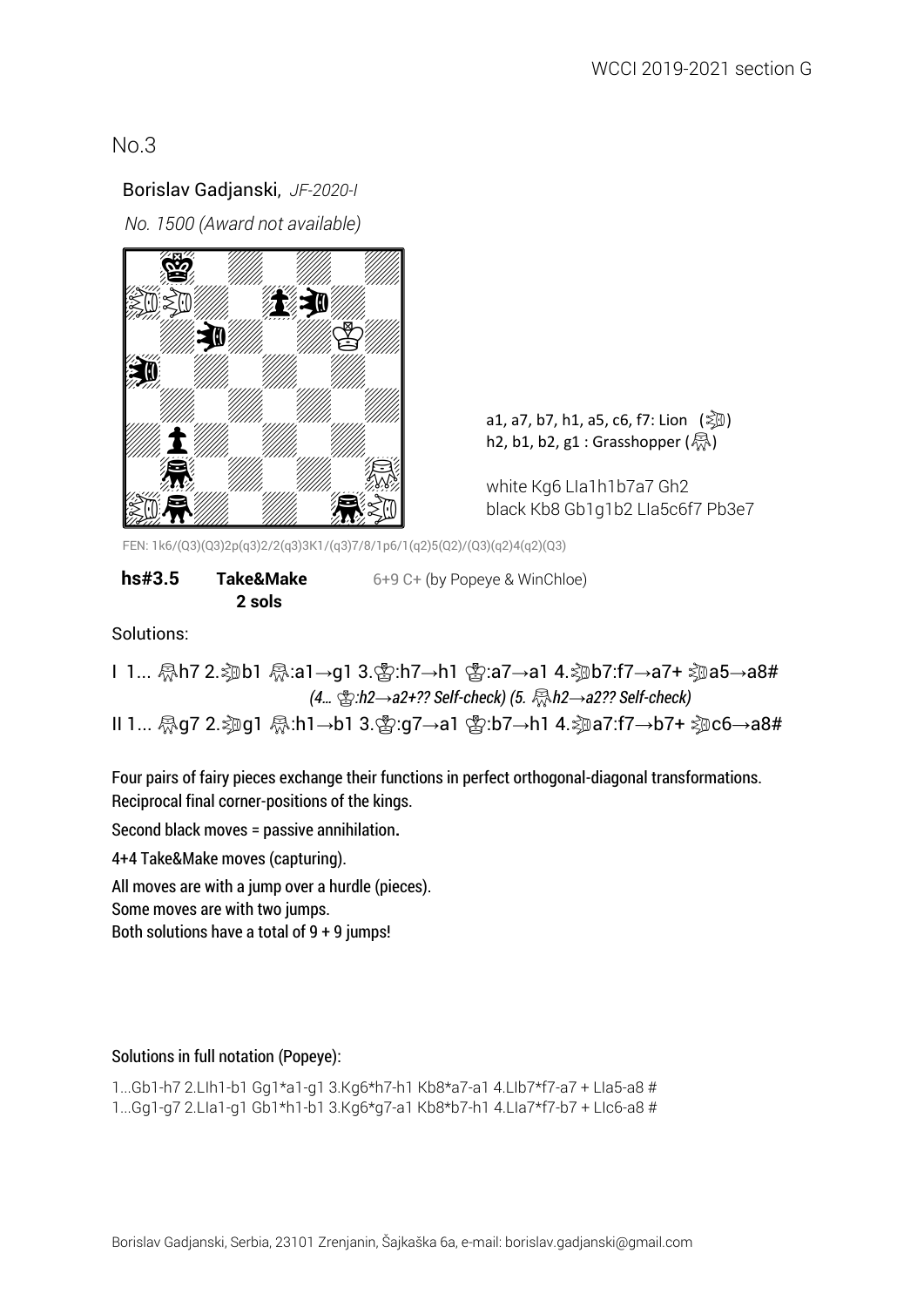#### Borislav Gadjanski, *JF-2021-II*

 *8 th Prize*



white Ka6 Qf1 Rh3e6 Ba3e2 Pe4 black Ka2 Rf5g3 Be3 Pa4a7a5f7

FEN: 8/p4p2/K3R3/p4r2/p3P3/B3b1rR/k3B3/5Q2

**hs#4 2 sols** 7+8 C+

Solutions:

I 1.Eh5 Eg1 2.E:f7 Gf2 3.K:a7 Gg8 4.Ga6+ G:f7# II 1.Gf6 Gh5 2.Gf2 Eg5 3.K:a5 G:a3 4.Ea6+ EBd2#

Reciprocal Peri-critical (Herlin) maneuvers by wR&wB + reciprocal Critical (Indian) maneuvers by bR&bB. А unique combination of both maneuvers in two phases and reciprocal form (?)

Self-blocks on a6 by wR&wB, guarding duties and line-opening by bRg3. The mechanism uses all 8x8 space of the board, and all 4 edges.

#### Solutions in full notation (Popeye):

1.Be2-h5 Be3-g1 2.Bh5\*f7 Rf5-f2 3.Ka6\*a7 Rg3-g8 4.Re6-a6 + Rf2\*f7 #

1.Re6-f6 Rf5-h5 2.Rf6-f2 Be3-g5 3.Ka6\*a5 Rg3\*a3 4.Be2-a6 + Bg5-d2 #

*Judge: N. Shankar Ram*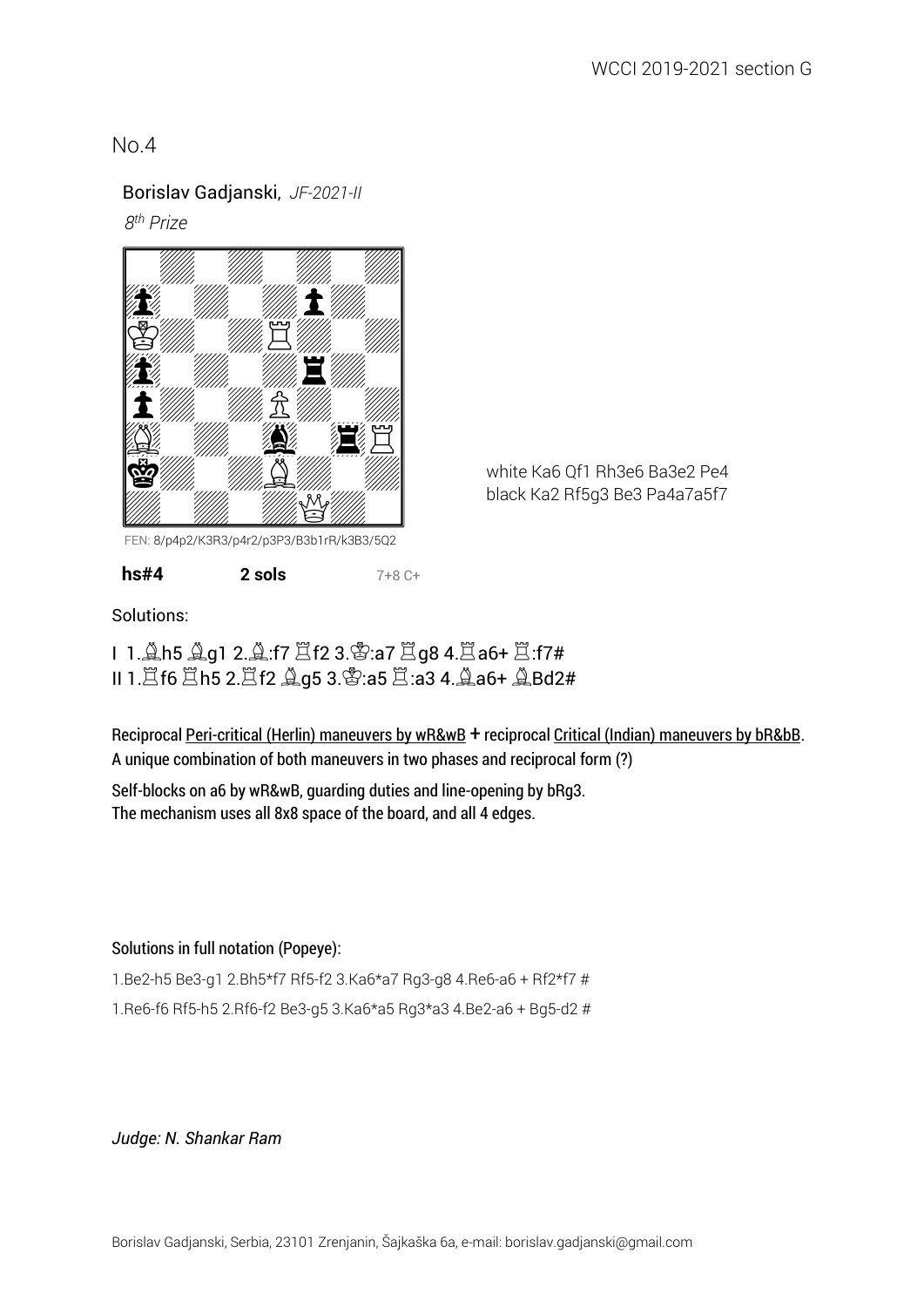## Borislav Gadjanski, *JF-2020-II*

 *No. 1528 (Award not available)*



FEN: k2(Q3)4/2(Q2)(q3)4/8/8/5R2/3b2r1/pK2n3/1(Q3)6

#### **hs#3.5\* Take&Make** 5+6 C+

Set Play:

```
 1... ... 2. S:d3→b5 Sa7 3. O:g3→a3+ ©:f4→a4+ 4. 0:a2→a1 S:a3→a5#
```
b1, d8, d7: Lion  $(\geqslant 0)$ c7: Grasshopper  $(\sqrt[R_0])$ 

white LIb1d8 Rf4 Kb2 Gc7

black Pa2 Se2 Ka8 Bd3 Rg3 LId7

Solution:

1... a1= $\overline{30}$ ! 2.  $\overline{30}$ :d3→h7  $\overline{30}$ b7 3.  $\overline{30}$ :g3→g2+  $\overline{6}$ ):f4→f3 4.  $\overline{32}$ :a1→h1  $\overline{30}$ :g2→e4#

Orthogonal-diagonal echo mats with zugzwang in the last move.

5+5 T&M moves.

Schnoebelen in the very first black and the last white move

(**Schnoebelen:** *A promoted unit, which has not played after its promotion, is captured on its promotion square.*)

Ideal and unique **zugzwang** positions with same pieces:



### Solutions in full notation (Popeye):

```
1... ... 2.LId8*d3-b5 LId7-a7 3.Gc7*g3-a3 + Se2*f4-a4 + 4.Kb2*a2-a1 LIa7*a3-a5 #
1...a2-a1=LI 2.LId8*d3-h7 LId7-b7 3.Gc7*g3-g2 + Se2*f4-f3 4.Kb2*a1-h1 LIb7*g2-e4 #
```